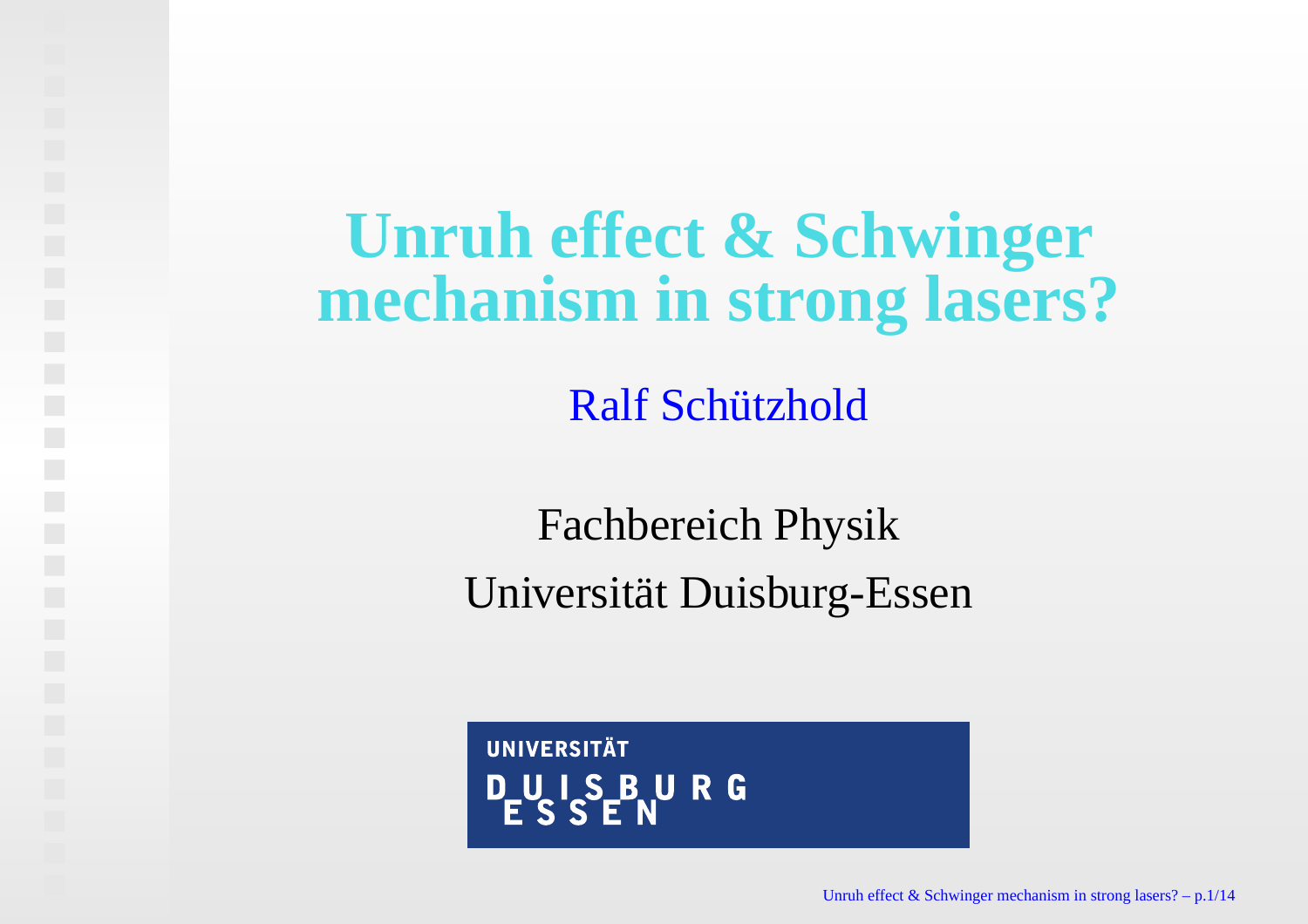#### **Unruh Effect**

Uniformly accelerated detector experiences inertialvacuum state as thermal bath with Unruh temperature

$$
T_{\text{Unruh}} = \frac{\hbar}{2\pi k_{\text{B}}c} a = \frac{\hbar c}{2\pi k_{\text{B}}} \frac{1}{d_{\text{horizon}}}
$$



W. G. Unruh, Phys. Rev. D **<sup>14</sup>**, <sup>870</sup> (1976).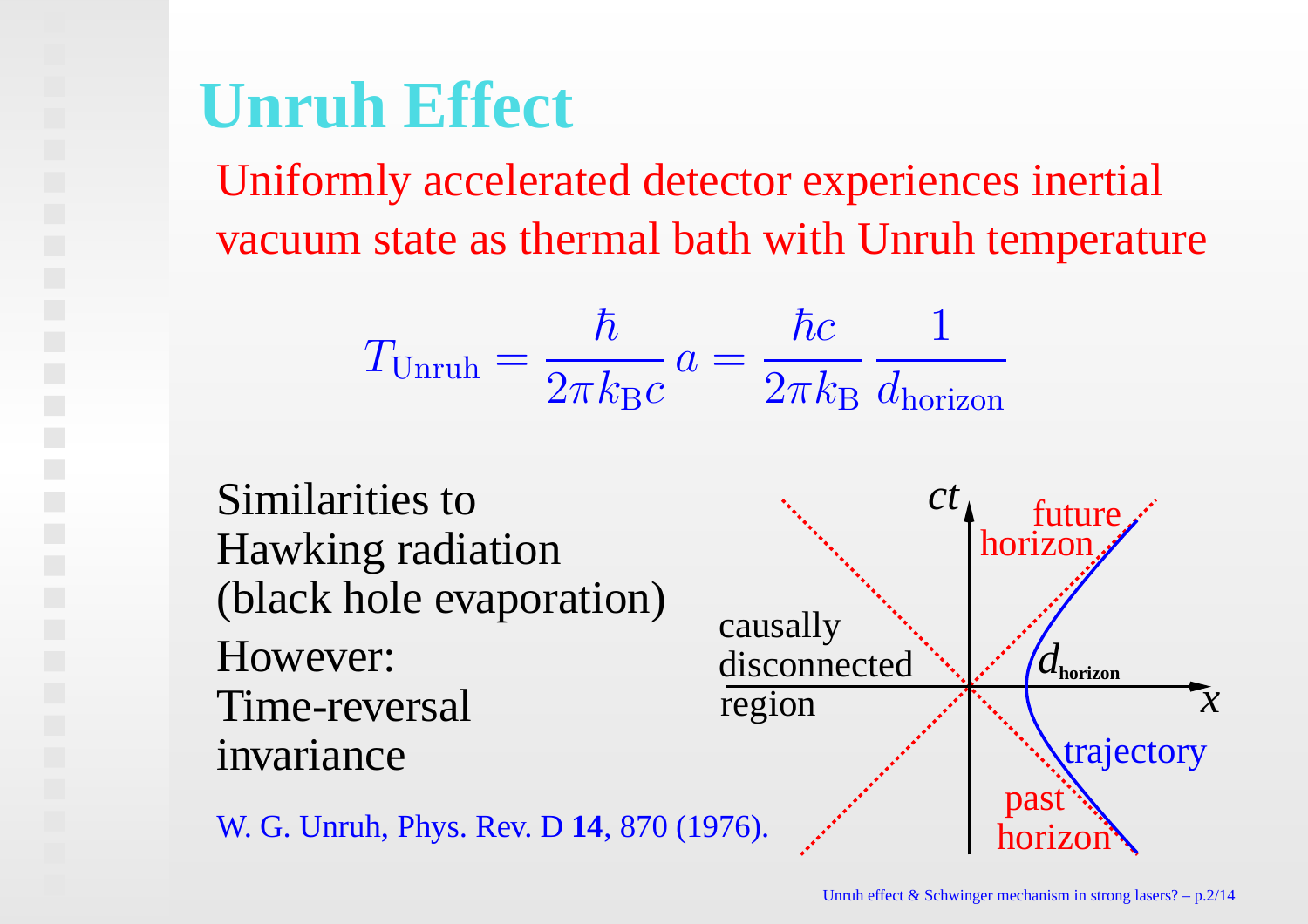#### **Accelerated Scatterer**

Scattering in accelerated frame (thermal bath)



Translation back into inertial frameConversion of (virtual) quantum vacuum fluctuationsinto (real) particle *pairs* by non-inertial scatteringVacuum entanglement → entangled pairs<br>Cerracia: P. Chan and T. Taiima, Phys. Pay, Lett. 82, 356 ( Compare: P. Chen and T. Tajima, Phys. Rev. Lett. **83**, 256 (1999). E.g., strongly accelerated electrons. . .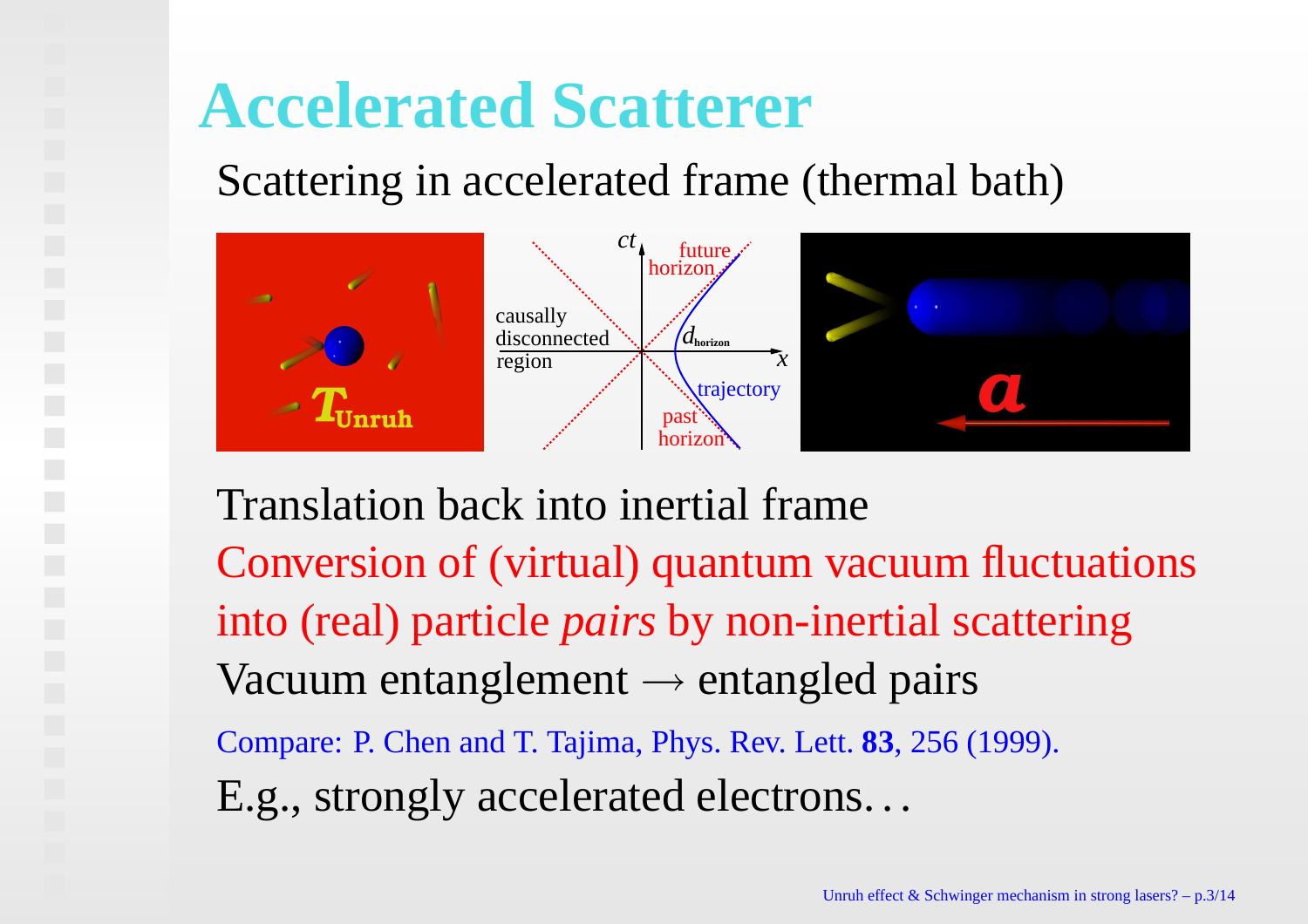# **Constant Electric Field (**a˙ <sup>=</sup> 0**)**

#### R. S., G. Schaller, and D. Habs, Phys. Rev. Lett. **97**, 121302 (2006).



#### Unruh radiation Larmor radiation

 $\rightarrow$  blind spot: quantum (Unruh) radiation dominates<br>within small forward cone with angle within small forward cone with angle

$$
\vartheta = \mathcal{O}\left(\frac{1}{\gamma}\sqrt{\frac{E}{E_S}}\right) , \mathfrak{P}_{\text{Unruh}}(\vartheta) = \mathcal{O}\left(\frac{E^4}{E_S^4}\right) \ll 1
$$

Schwinger limit  $E_S=m$ 2 $\frac{2}{e}/q_e=$  $\mathcal{O}(10^{18}\,\text{V/m})$ 

Unruh effect & Schwinger mechanism in strong lasers? – p.4/14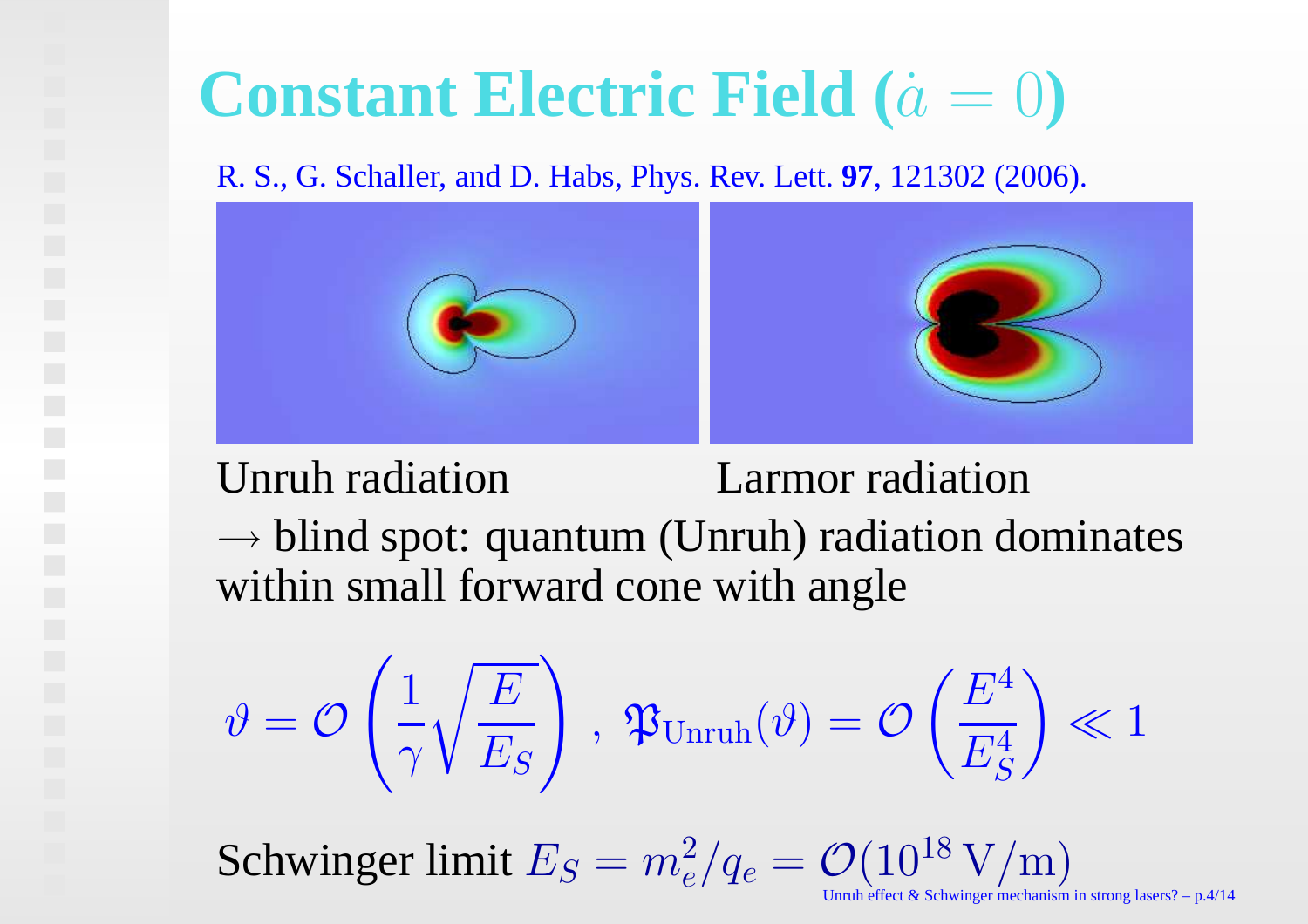# **Alternative Set-up**  $(\dot{a} \neq 0)$

Laser beam with linear polarization and  $10^{18}\rm{W/cm^2}$ Counter-propagating electron pulse with  $\gamma = 1000$ Laboratory frame: optical photons with energy 2.5 eV

Rest frame of electrons: strongly boosted field

$$
E \approx \frac{E_S}{300}, \quad \omega = 5 \text{ keV} \approx \frac{m_e}{100}
$$
  
Emission of entangled  
EPR-pairs of photons:  
 $k + k' = \omega$  (resonance)  
perfectly correlated  
polarizations

Larmor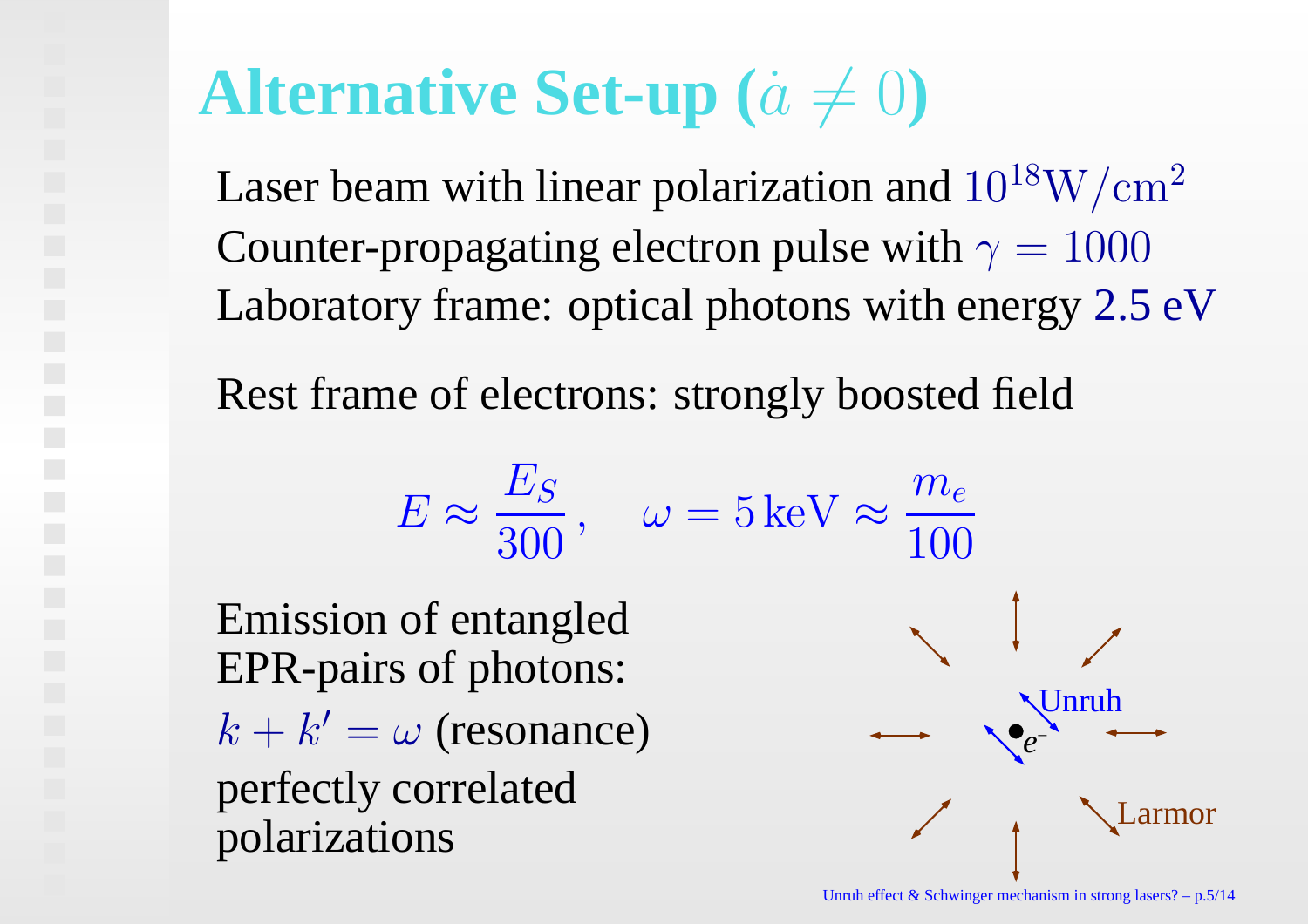### **Lowest-order Diagrams**

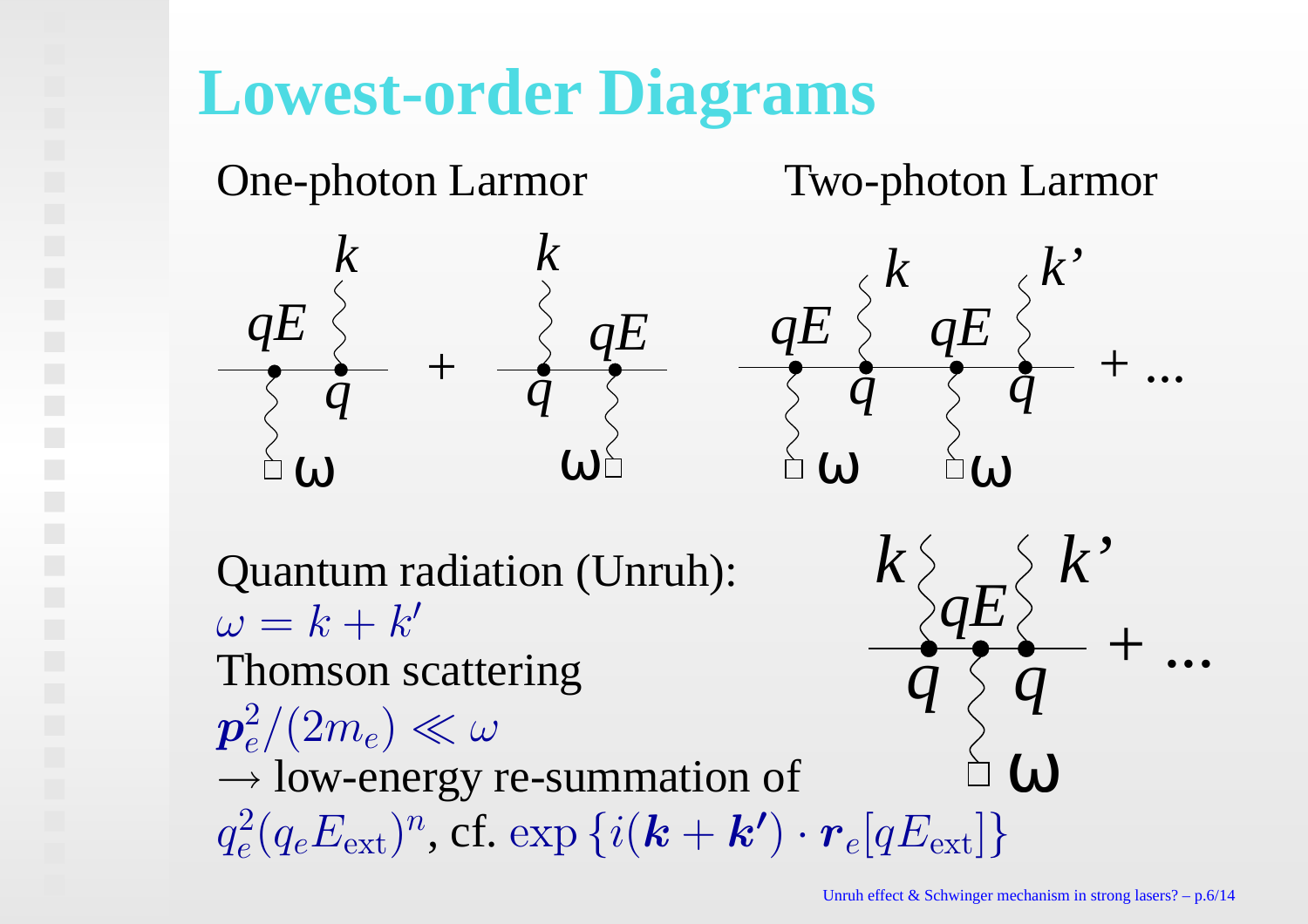#### **Lowest-order Scaling**

Quantum (Unruh) radiation (cf.  $E^4/E^4_S$  $\,frac{4}{S})$ 

$$
\mathfrak{P}_{\text{Unruh}} = \frac{\alpha_{\text{QED}}^2}{4\pi} \left[ \frac{E}{E_S} \right]^2 \times \mathcal{O}\left(\frac{\omega T}{30}\right)
$$

Classical counterpart (Larmor)

$$
\mathfrak{P}_{\rm Larmor}^{1\gamma} = \alpha_{\rm QED} \left[ \frac{qE}{m\omega} \right]^2 \times \mathcal{O}\left( \frac{\omega T}{2} \right)
$$

One electron with  $\gamma = 300$  after 100 cycles in Laser field with  $10^{18}\rm{W/cm^2}$  yields  $\mathfrak{P}_{\rm Unruh}=4\times 10^{-11}$  and  $\mathfrak{P}_{\rm L}^1$  $_{\rm Larmor}^{\rm 1\gamma} =$  $\mathcal{O}(10^+$ 1 $\left( \frac{1}{2} \right)$ e.g.,  $N_e=6\times10^9$ • • • Unruh effect & Schwinger mechanism in strong lasers?  $- p.7/14$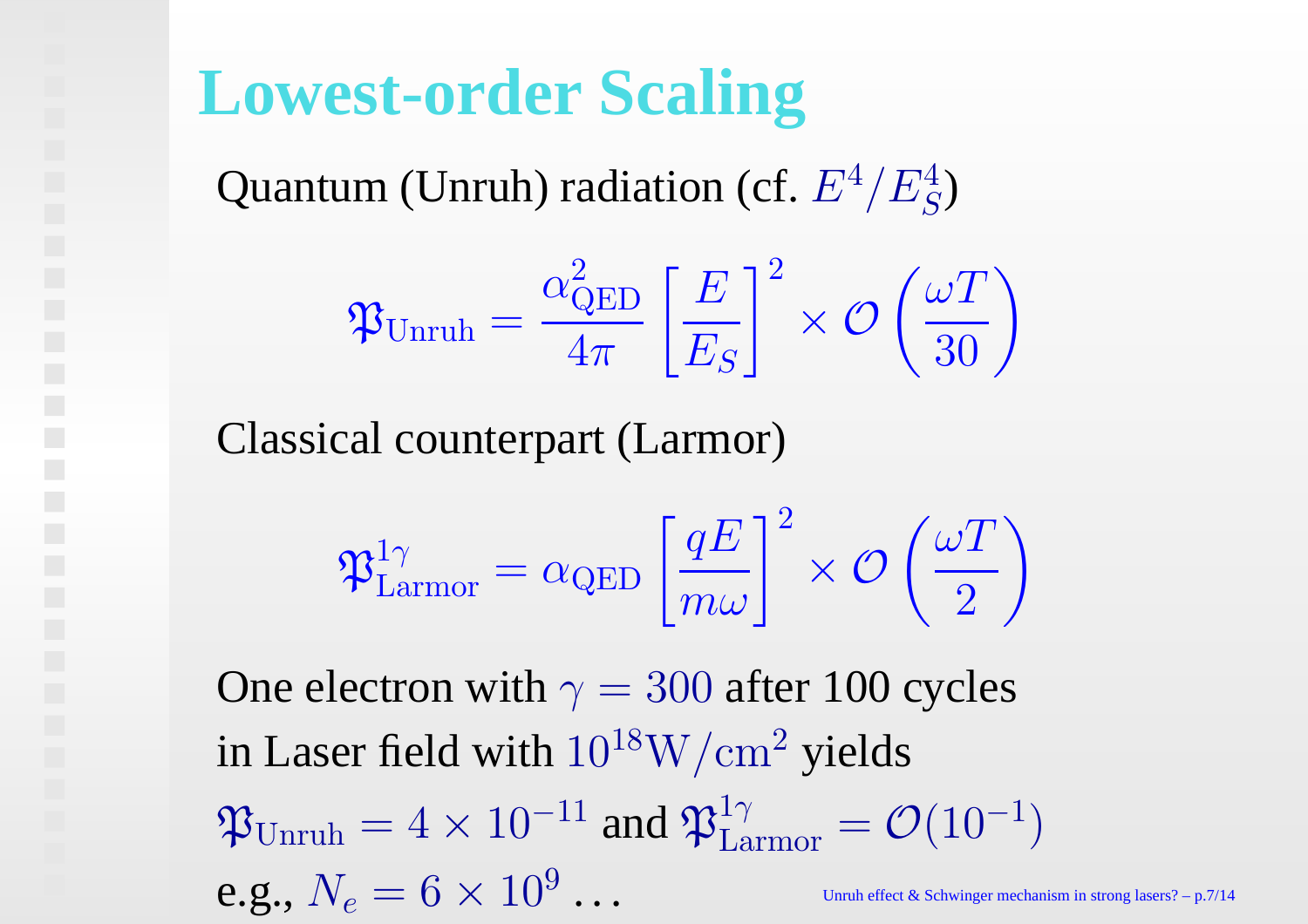# **Distinguishability**

Larmor monochromatic  $k=\,$  $\mathbf n$  $\omega$ , Unruh not  $k+k'=\omega$  $\cdot$ in rest frame of electron  $\rightarrow$  boost to lab frame



Larmor (left), Unruh (right) $0 < E < 2$ MeV,  $0 < \vartheta < 1/100$ 

- $\rightarrow$  monochromators<br> $\rightarrow$  apertures (e.g., b)
- $\rightarrow$  apertures (e.g., blind spot)<br> $\rightarrow$  polarization filters
- $\rightarrow$  polarization filters<br>R S G Schaller and D Habs

R. S., G. Schaller, and D. Habs, Phys. Rev. Lett. **100**, 091301 (2008).

Unruh effect & Schwinger mechanism in strong lasers? – p.8/14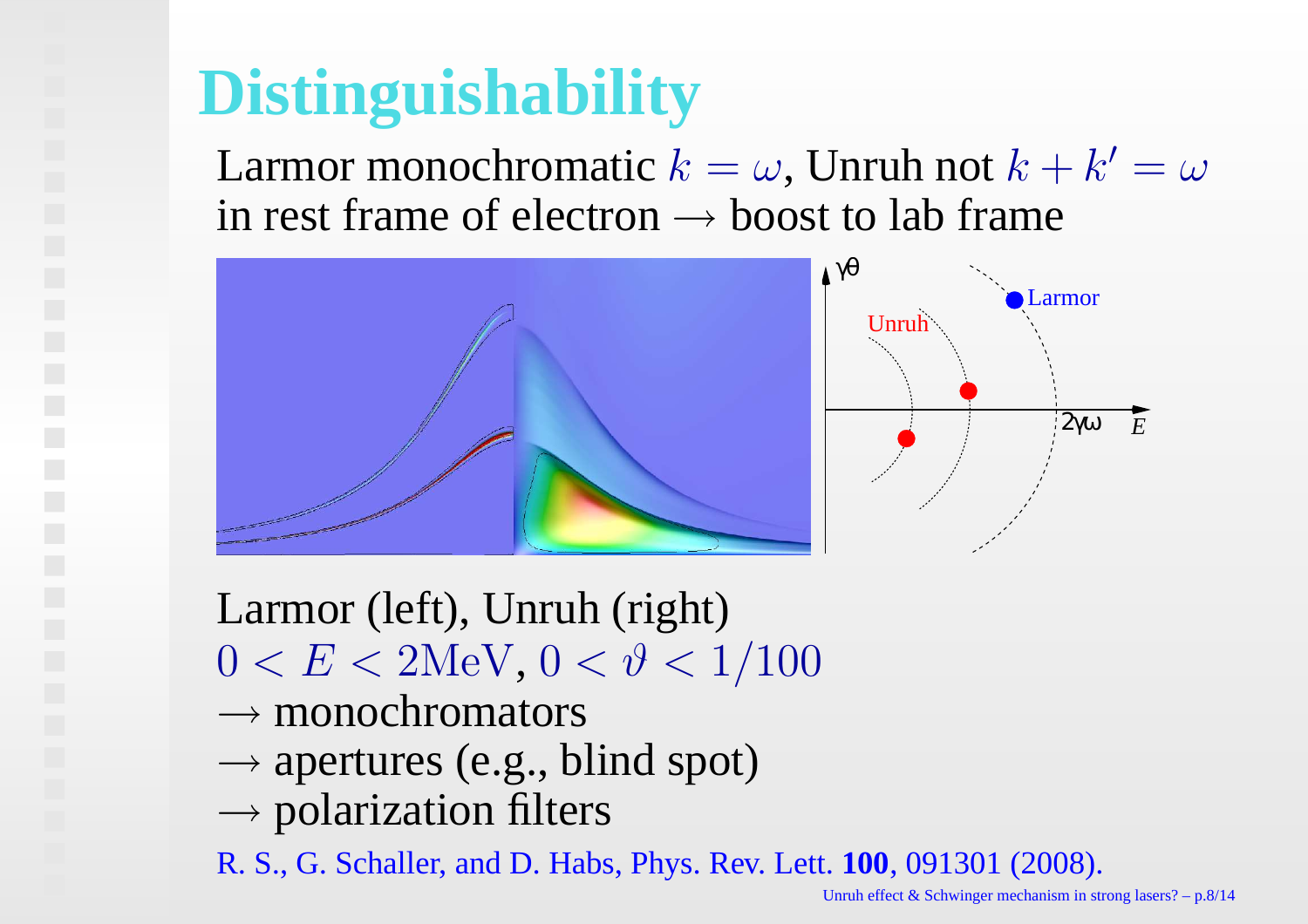## **Schwinger Mechanism**

Problem: non-perturbative imaginary par<sup>t</sup> of $\Gamma[A_\mu]=$  $-i\ln\left\langle \text{in}\right|\text{out}\right\rangle =\ln[\det\{i(\partial\!\!\!/-iqA)\!\!\!/\,$  $-{\it m}$  $\}] = ?$ 

- very few analytic solutions ( $\rightarrow$  Dirac operator)<br>a.g.  $E(t) = Ee^{-t} \cosh^2(\Omega t)$ e.g.,  $\boldsymbol{E}(t) = E \boldsymbol{e}_z/\cosh^2(\Omega t)$
- 1D-scattering problem for  $\boldsymbol{E}(t) =$  $\bm{e}_z f(t)$
- • approximations: WKB, instanton for $\bm{E}(t) = \bm{E}_0 f(t)$  or  $\bm{E}(x) = \bm{E}_0 f(x)$  (i.e., 1D)

 • numerical techniques (Monte Carlo worldline)Keldysh parameter: non-perturbative vs multi-photon

$$
\gamma = \frac{m\Omega}{qE} \to P_{e^+e^-} \propto \left\{ \begin{array}{l} \exp\{-\pi E_S/E\} & : \gamma \ll 1\\ (qE/[m\Omega])^{4m/\Omega} & : \gamma \gg 1 \end{array} \right.
$$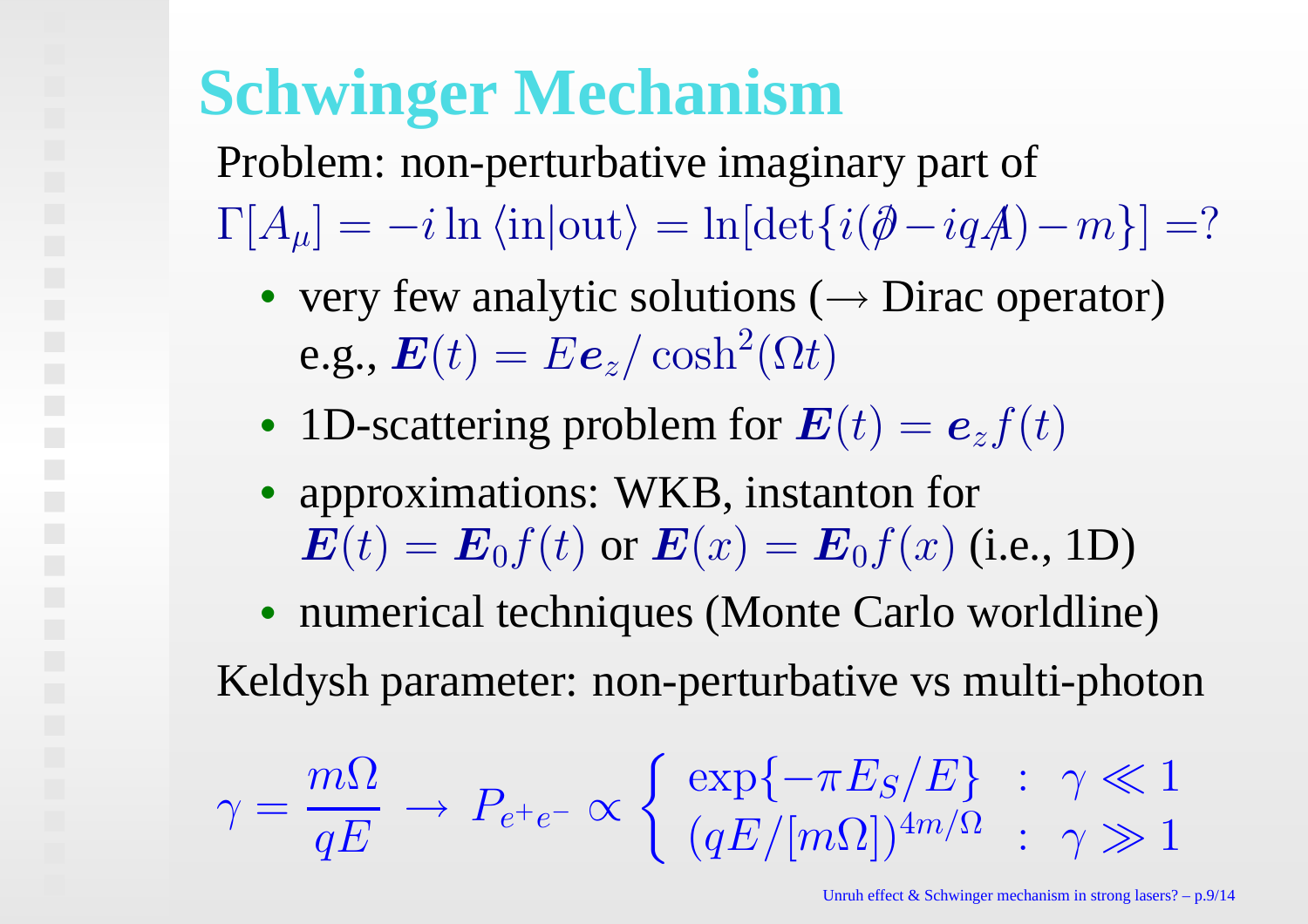#### **Assisted Schwinger Mechanism**

Strong & slow + weak & fast pulse ( $\rightarrow$  experiment)

$$
\bm{E}(t)=\frac{E}{\cosh^2(\Omega t)}\bm{e}_z+\frac{\varepsilon}{\cosh^2(\omega t)}\bm{e}_z
$$

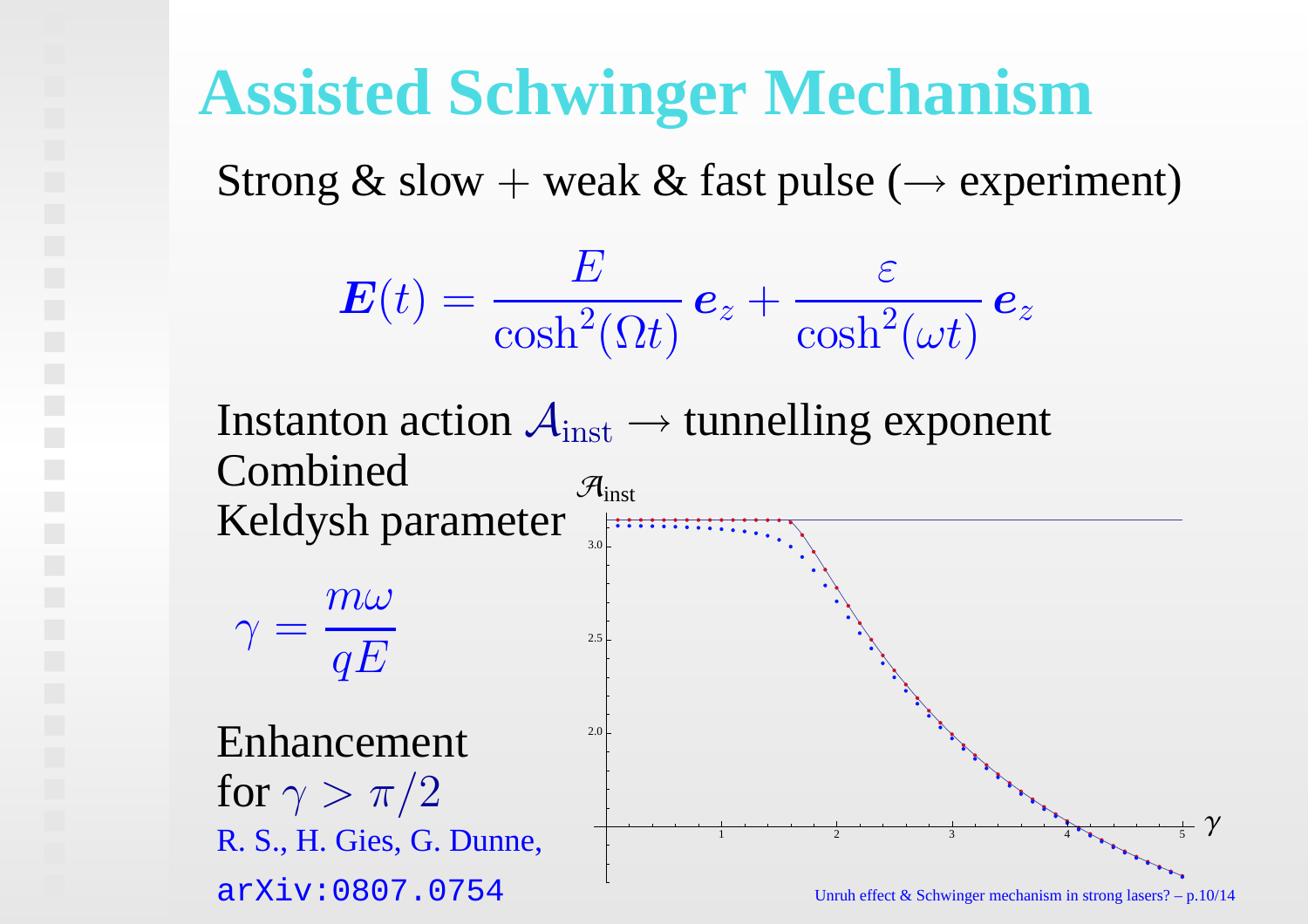## **Summary**

• signatures of Unruh effect in near-future facilities $N_e = 6 \times 10^9, \, \gamma = 300, \, 10^{18} \mathrm{W/cm^2}, \, 100$  cycles



- detectability? spatial interference of many electrons?
- Schwinger mechanism? $E \not\ll E_S = m_e^2/q_e = \mathcal{O}(10^{18} \,\text{V/m})$

R. S., G. Schaller, and D. Habs, Phys. Rev. Lett. **97**, 121302 (2006). R. S., G. Schaller, and D. Habs, Phys. Rev. Lett. **100**, 091301 (2008). R. S., H. Gies, G. Dunne, arXiv:0807.0754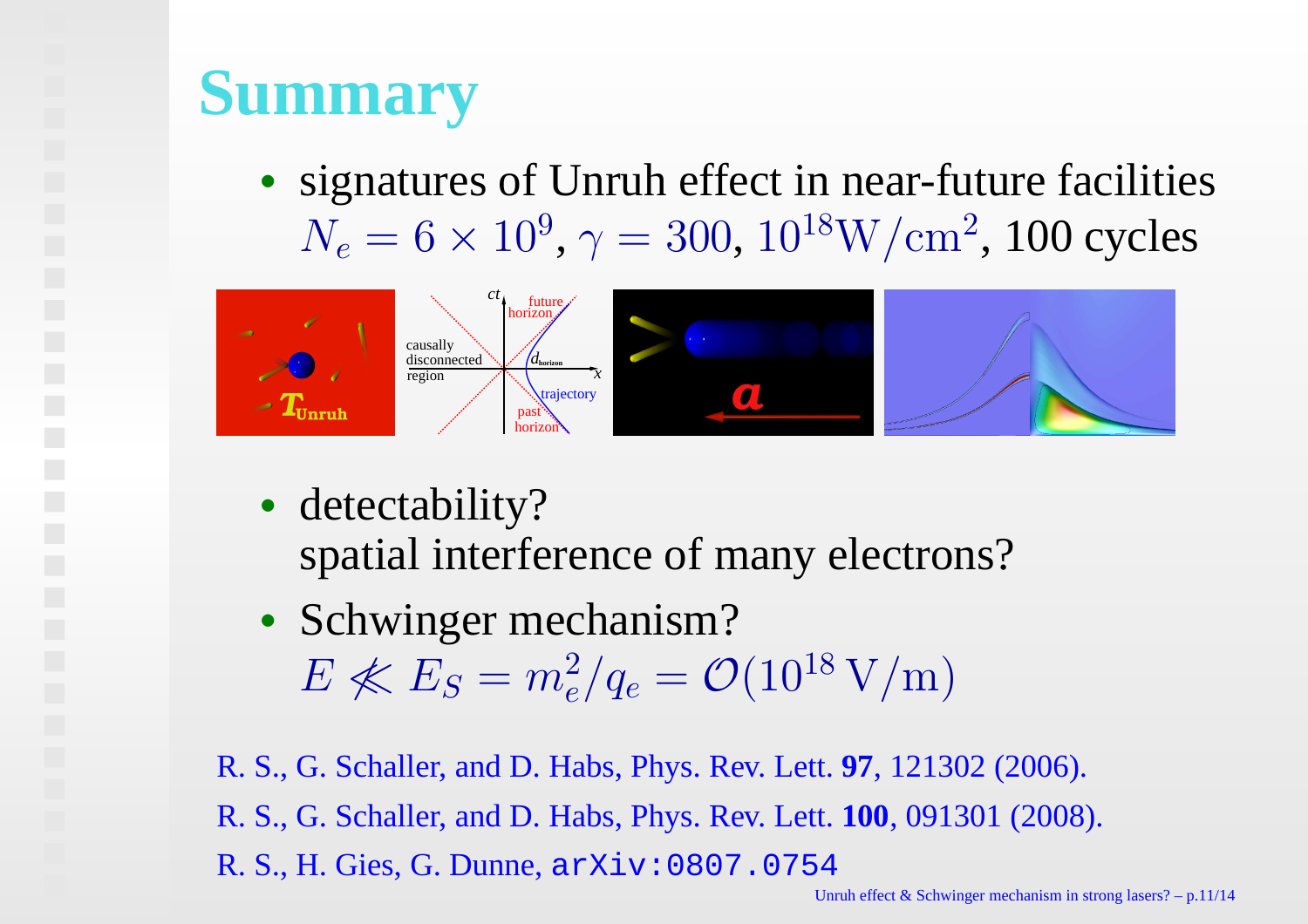### **Acknowledgements**



- EU-Extreme Light Infrastructure (ELI)
- Munich-Centre for Advanced Photonics (MAP)
- G. Schaller, D. Habs, F. Grüner, U. Schramm, P. Thirolf, J. Schreiber, F. Bell, etc.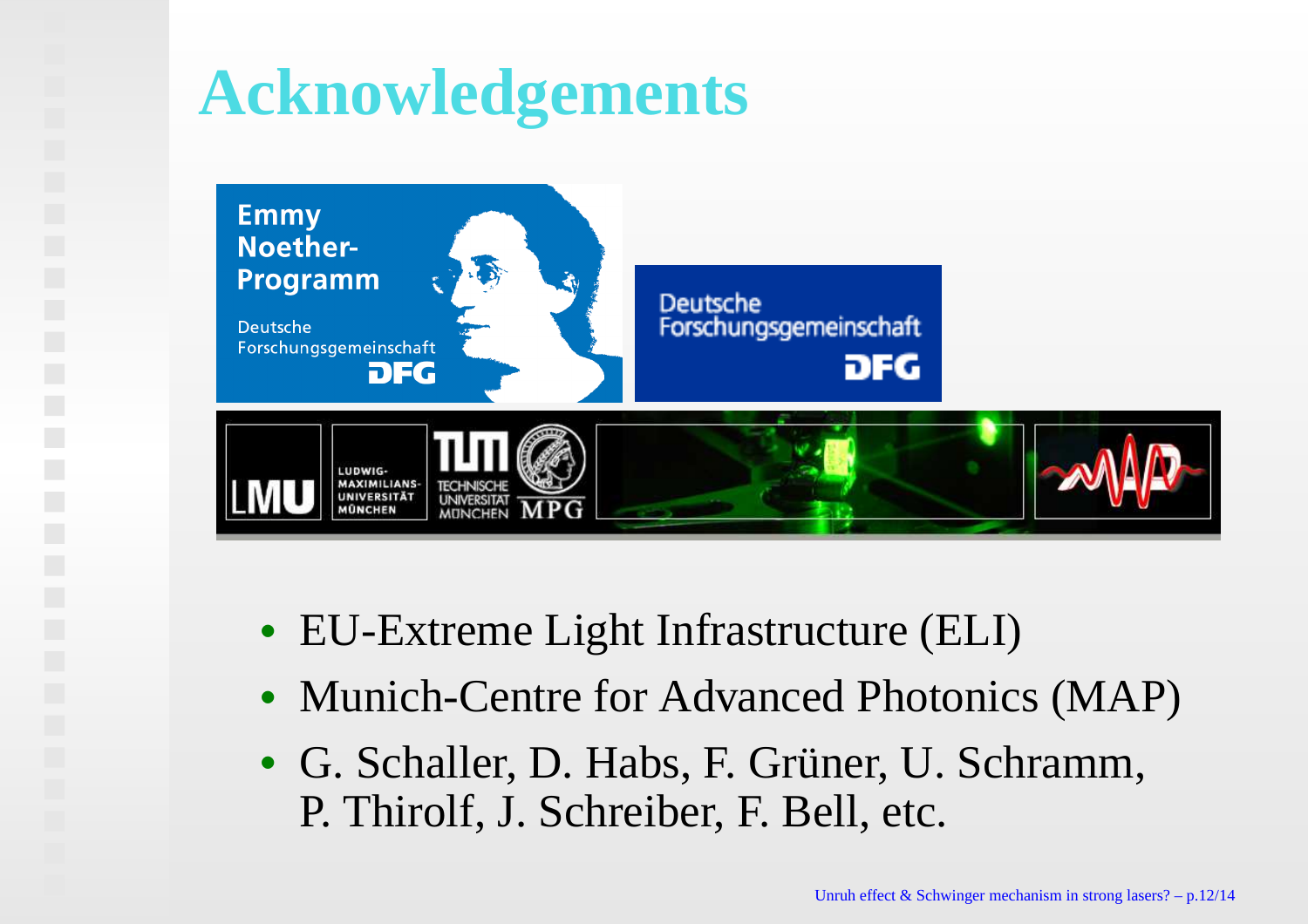#### **Low-Energy Effective Action**

*A||*

Spin- and energy-independent Thomson scattering

$$
L_{\text{electron}} = -m_e \sqrt{1 - \dot{r}^2} - q_e \dot{r} \cdot A(r)
$$
\n
$$
\text{Split } A = A_{\parallel} + A_{\perp} \sim r = r_{\parallel} + \delta r_{\perp} \text{ yields}
$$
\n
$$
\mathcal{L}_{\perp} = \frac{1}{2} \left( \mathbf{E}_{\perp}^2 - \mathbf{B}_{\perp}^2 \right) - \frac{g}{2} A_{\perp}^2 \delta^3(r_{\parallel}[t] - r) \sqrt{1 - \dot{r}_{\parallel}^2[t]}
$$
\n
$$
\text{Planar Thomson } s\text{-wave scattering with } g = q_e^2 / m_e
$$